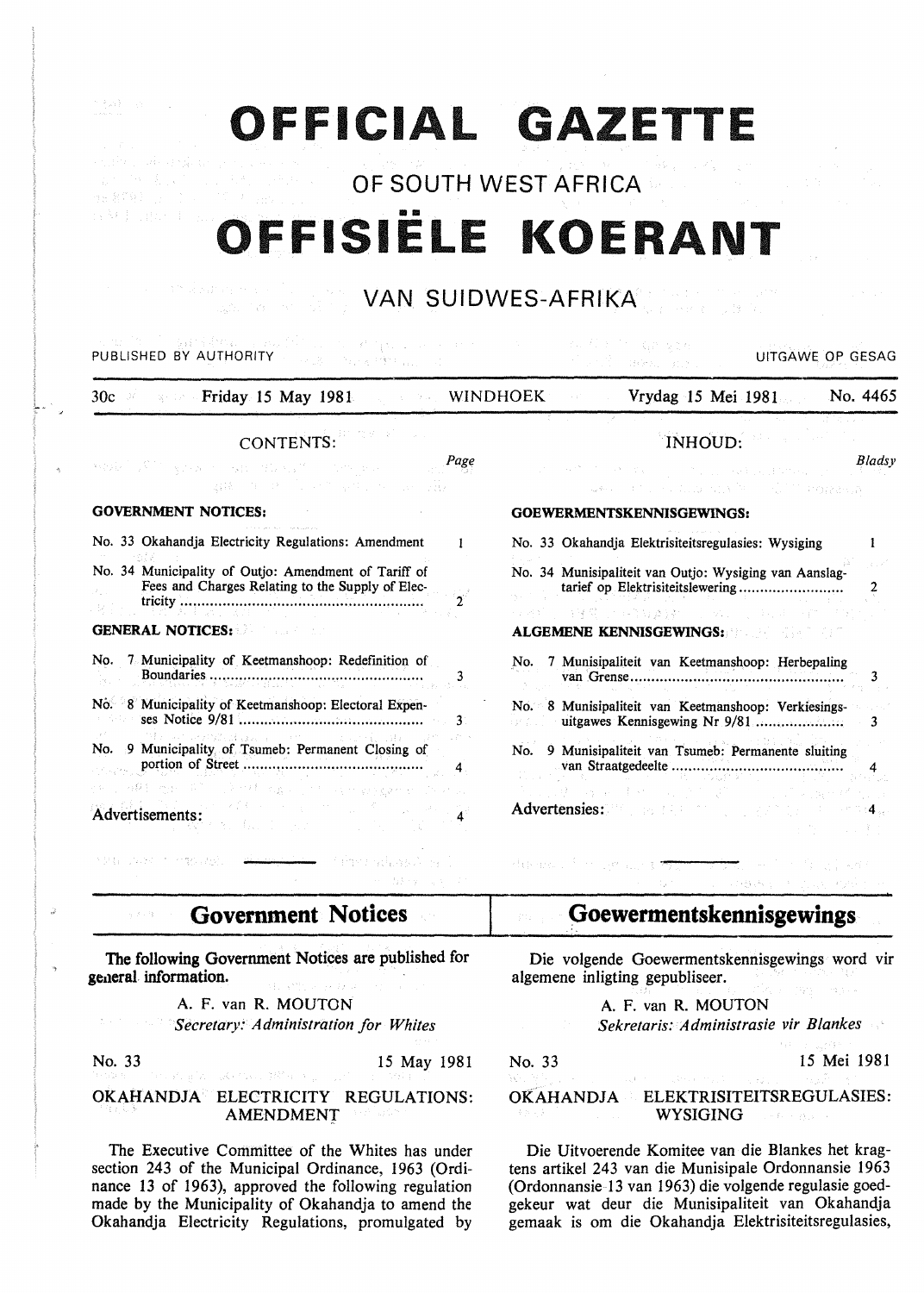Government Notice 71 of 15 May 1940 and amended by Government Notices 128 of 1942, 11 of 1950, 254 of 1953, 69 of 1962, 34 of 1976, 8 and 252 of 1977, 142 of 1978 and 173 of 1980, with effect from 1 July 1981:

Regulation 151 is hereby amended  $-$ 

- (a) by the substitution in paragraph  $(a)(ii)$  for the expression "6c" of the expression "7c";
- (b) by the substitution in paragraph (b)(ii) for the expression "7,1c" of the expression "8,3c";
- (c) by the substitution in paragraph (c)(ii) for the expressions "6c" and "5,4c" of the expressions "7c" and "6,3c", respectively; and
- (d) by the substitution in paragraph  $(d)(ii)$  for the expression "12c" of the expression "14c".

and and complements of dimension of

No. 34 15 May 1981

 $\label{eq:1} \mathcal{L}_{\text{max}}(\mathbf{y}) = \frac{1}{2} \sum_{i=1}^n \mathcal{L}_{\text{max}}(\mathbf{y}) \mathcal{L}_{\text{max}}(\mathbf{y})$ 

 $\mathcal{B}(\mathcal{S},\mathcal{M})\otimes_{\mathcal{M}}\mathcal{M}=\mathcal{B}(\mathcal{M},\mathcal{M})\otimes_{\mathcal{M}}\mathcal{M}(\mathcal{M})\otimes_{\mathcal{M}}\mathcal{M}(\mathcal{M}).$ 

#### MUNICIPALITY OF OUTJO: AMENDMENT OF TARIFF OF FEES AND CHARGES RELATING TO THE SUPPLY OF ELECTRICITY

The Executive Committee of the Whites has under section 243 of the Municipal Ordinance, 1963 (Ordinance l3 of 1963), approved the following regulation made by the Municipality of Outjo to amend the Tariff of Fees and Charges relating to the Supply of Electricity, promulgated by Government Notice 474 of 1 December 1951 and amended or substituted by Government Notices 241 of 1959, 179 of 1961,96 of 1973, 157 of 1975, 7 and 235 of 1977, 134 of 1978, 93, 140 and 151 of 1980:

The Tariff of Fees and Charges relating to the Supply of Electricity is hereby amended -

(a) by the substitution for Part  $C$  of the following part:

"C. UNIT TARIFF: All consumers: R0,66 per kWh consumed."; and

- (b) in Part D by the substitution for item 2 of the following item:
	- "2. Reconnection after disconnection of supply for non-payment or contravention of the Regulations ........................................ R4,00".

计实施公式 医神经病 人名英格兰人姓氏塞斯克斯的变体

afgekondig by Goewermentskennisgewing 71 van 15 Mei 1940 en gewysig by Goewermentskennisgewings 128 van 1942, 11 van 1950, 254 van 1953, 69 van 1962, 34 van 1976, 8 en 252 van 1977, 142 van 1978 en 173 van 1980, te wysig met ingang van 1 Julie 1981:

Regulasie 151 word hierby gewysig  $-$ 

- {a) deur in paragraaf (a)(ii) die uitdrukking "6c" deur die uitdrukking "7c" te vervang;
- (b) deur in paragraaf (b)(ii) die uitdrukking "7,1 $c$ " deur die uitdrukking "8,3c" te vervang;
- (c) deur in paragraaf (c)(ii) die uitdrukking "6c" en "5,4c" deur onderskeidelik die uitdrukkings "7c" en "6,3c" te vervang; en
- (d) deur in paragraaf (d)(ii) die uitdrukking "12c" deur die uitdrukking "14c" te vervang.

 $\label{eq:3.1} \left\langle \gamma_{1}^{1} \cdots \gamma_{2}^{2} \gamma_{2} \gamma_{2}^{2} \gamma_{2}^{3} \gamma_{1}^{4} \cdots \gamma_{1}^{4} \gamma_{2} \gamma_{3} \gamma_{4} \gamma_{5} \gamma_{6} \gamma_{7} \gamma_{8} \gamma_{1} \gamma_{1} \gamma_{1} \gamma_{2} \gamma_{1} \gamma_{2} \gamma_{3} \gamma_{4} \gamma_{5} \gamma_{6} \gamma_{7} \gamma_{8} \gamma_{9} \gamma_{1} \gamma_{1} \gamma_{1} \gamma_{2} \gamma_{1} \gamma_{2} \gamma_{2} \gamma_{3} \gamma_{4} \gamma_{$ No. 34 15 Mei 1981

アウトルバック しゅうきん つぼせいこ

### MUNISIPALITEIT VAN OUTJO: WYSIGING VAN AANSLAGT ARIEF OP ELEKTRISITEITS-LEWERING AND UNION AND DE

Die Uitvoerende Komitee van die Blankes het kragtens artikel 243 van die Munisipale Ordonnansie 1963 (Ordonnansie 13 van 1963) die volgende regulasie goedgekeur wat deur die Munisipaliteit van Outjo gemaak is om die Aanslagtarief op Elektrisiteitslewering, afgekondig by Goewermentskennisgewing 474 van 1 Desember 1951 en gewysig by of vervang deur Goewermentskennisgewings 241 van 1959, 179 van 1961, 96 van 1973, 157 van 1975, 7 en 235 van 1977, 134 van 1978, 93, 140 en 151 van 1980, te wysig:

Die Aanslagtarief op Elektrisiteitslewering word bierby gewysig  $-$ 

- (a) deur Deel C deur die volgende deel te vervar :
	- "C. EENHEIDSTARIEF: Aile verbruikers: R0,066 per kWh verbruik."; en
- (b) in Deel D deur item 2 deur die volgende item te vervang:
	- "2. Heraansluiting nadat toevoer afgesluit is weens wanbetaling of oortreding van die Regulasies ...................................... R4.00".

 $\mathcal{L} = \mathcal{L} \left( \mathcal{L} \mathcal{L} \left( \mathcal{L} \right) \right) \times \mathcal{L} \left( \mathcal{L} \right)$ 

 $\frac{1}{4}$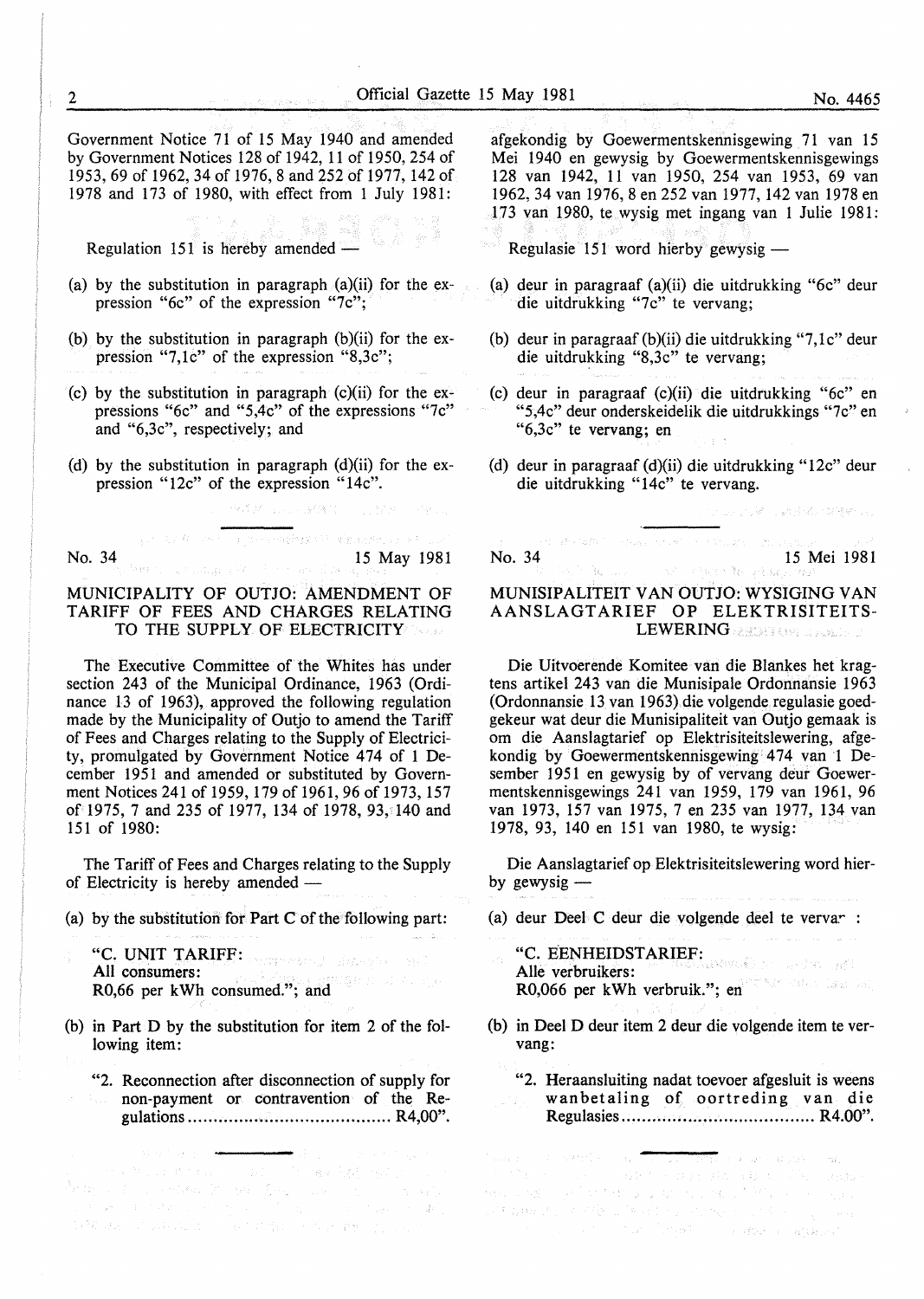No. 7 of 1981 No. 7 van 1981

#### MUNICIPALITY OF KEETMANSHOOP: REDEFINITION OF BOUNDARIES

By virtue of the provisions of section 12 of the Municipal Ordinance 1963 (Ordinance 13 of 1963) notice is hereby given that the Executive Committee of the Whites intends to exercise the powers vested in him under section  $7(1)(b)$  of the said Ordinance by amending the boundaries of the municipal area of Keetmanshoop to exclude Portions 60, 63 and 64 of Keetmanshoop Town and Townlands 150 from the area.

Any person who wishes to object to the amendment of the municipal boundaries of Keetmanshoop may submit a written objection to the Director: Local Government, Private Bag 13186, Windhoek, or to the Town Clerk, Private Bag 2125, Keetmanshoop: Provided that such objection shall be received not later than 2 July 1981.

P.J. BOONZAAIER *Town Clerk* 

No. 8 of 1981 **1982** Service 1983

#### MUNICIPALITY OF KEETMANSHOOP: ELEC-TORAL EXPENSES NOTICE NO 9/81

Notice is hereby given in terms of section 86(a) of the Municipal Ordinance 1963 (Ordinance 13 of 1963) that the under-mentioned returns of electoral expenditures as incurred by candidates at the extraordinary election of councillors held on 12th March 1981, have been filed with me and will lie for inspection by the public at the under-mentioned address for a period of three months.

The expenditures are arranged under the heads of section 81 of the said Ordinance.

| CANDIDATES  EXPENDITURES                     |
|----------------------------------------------|
|                                              |
| 2) OPPERMAN, Wilhelm Carl (a)-(k): Nil       |
| 3) THERON, Aletta Jeanetta (Mrs)(a)-(k): Nil |
| 4) VAN ROOYEN, Johannes Hermanus(a)-(k): Nil |
| P. J. BOONZAAJER<br>Returning Officer        |

13th April, 1981

# General Notices and Algemene Kennisgewings

#### MUNISIPALITEIT VAN KEETMANSHOOP: HER BEPALING VAN GRENSE

Ingevolge die bepalings van artikel 12 van die Munisipale Ordonnansie 1963 (Ordonnansie 13 var: 1963) word hierby kennis gegee dat die Uitvoerende Komitee van die Blankes voornemens is om die bevoegdheid aan hom verleen kragtens artikel 7( l)(b van genoemde Ordonnansie uit te oefen deur die grense van die munisipale gebied van Keetmanshoop te wysig deur Gedeeltes 60, 63 en 64 van Keetmanshoop-dorp en dorpsgrond 150 uit die gebied uit te sluit.

Elkeen wat beswaar het teen die wysiging van die munisipale grense van Keetmanshoop kan skriftelik beswaar indien by die Direkteur: Plaaslike Bestuur, Privaatsak 13186, Windhoek, of by die Stadsklerk, Privaatsak 2125, Keetmanshoop: Met dien verstande dat sodanige besware nie later as 2 Julie 1981 ontvang word nie. 1 f Be

Profile game

P. J. BOONZAAIER *Stadsklerk.* 

No. 8 van 1981

지수 나는 사

#### MUNISIPALITEIT VAN KEETMANSHOOP: VERKIESINGSUITGA WES KENNISGEWING NR 9/81

Kennis geskied hiermee ingevolge artikel 86(a) van die Munisipale Ordonnansie 1963 (Ordonnansie 13 van 1963) dat die onderstaande opgawes van verkiesingsuitgawes van kandidate by die buitengewone verkiesing van raadslede gehou op 12 Maart 1981, by my ingedien is en vir 'n tydperk van drie maande ter insae van die publiek sal lê by onderstaande adres.

Die uitgawes word gerangskik onder die hoofde van artikel 81 van bedoelde Ordonnansie.

KANDIDATE ...................................... UITGAWE

- 1) MARITZ, Ockert Cornelius ............... (a)-(k): Nul
- 2) OPPERMAN, Wilhelm Carl.. ............ (a)-(k): Nul
- 3) THERON, Aletta Jeanetta (Mev) ....... (a)-(k): Nul
- 4) VAN ROOYEN, Johannes Hermanus. (a)-(k): Nul

P. J. BOONZAAIER *Kiesbeampte* 

13 April 1981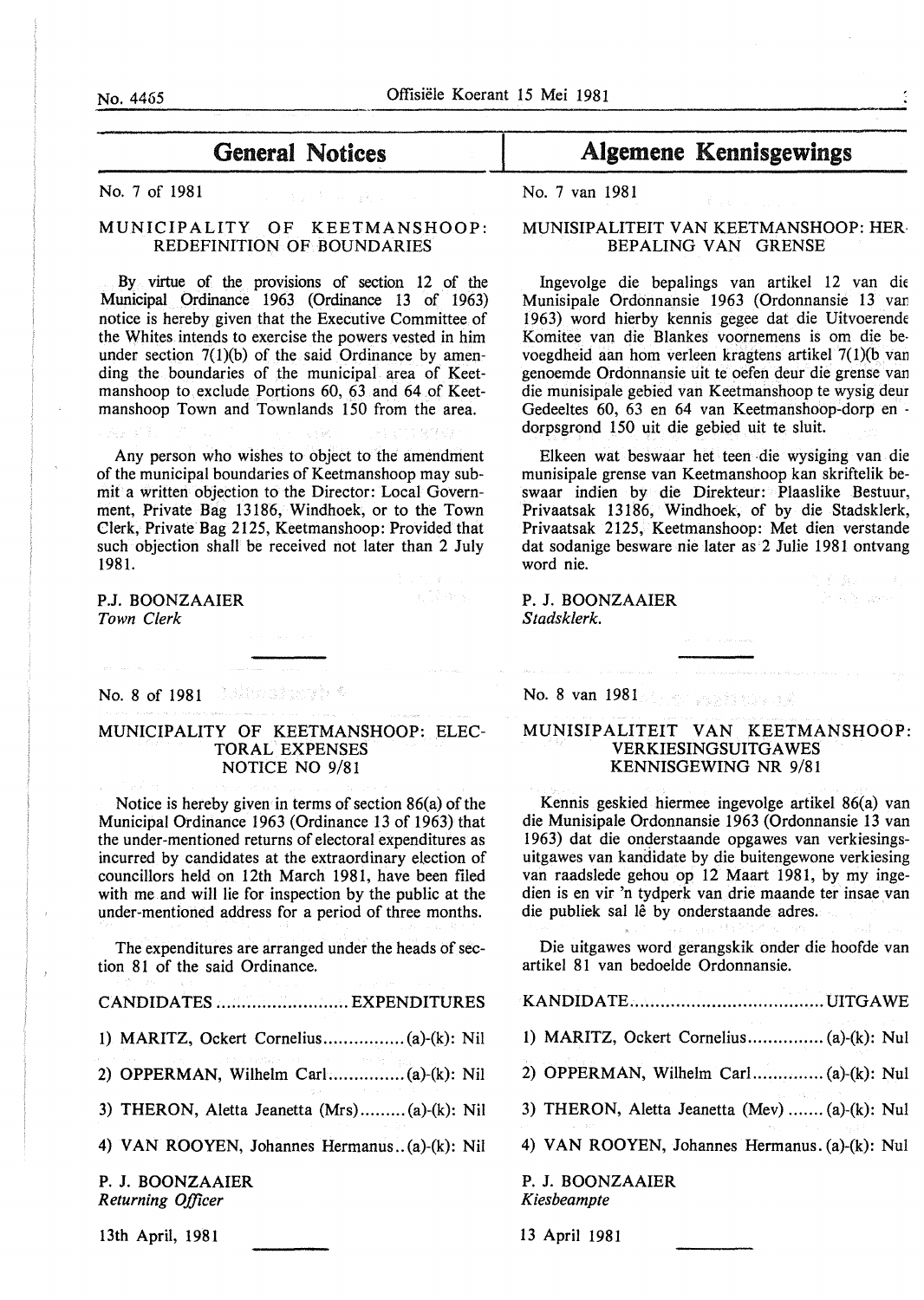$\mathcal{L}_{\mathcal{M}}(\mathcal{C}_{\mathcal{A}}) \cong \mathcal{L}_{\mathcal{M}}^{\mathcal{A}}(\mathcal{C}_{\mathcal{A}}) \cong \mathcal{C}_{\mathcal{A}}^{\mathcal{C}}$ No. 9 of 1981)

#### MUNICIPALITY OF TSUMEB

#### PERMANENT CLOSING OF PORTION OF **STREET**

Notice is hereby given in terms of section  $183(1)(b)(ii)$  of the Municipal Ordinance 1963 (Ordinance 13 of 1963) as amended, that the Municipal Council of Tsumeb proposes to close permanently the undermentioned portion as indicated on plan TS 10-A, which lies for inspection during office hours at the office of the Town Clerk:

#### "WESTERN END OF FOURTH STREET LINK-ING-UP WITH BAHNHOF STREET"

Objections to the proposed closing are to be served on the Executive Committee of the Whites within 30 days from the date of publication of this notice in terms of section 183 (3) of the said Ordinance.

0. J. BRITZ *Town Clerk* 

# No. 9 van 1981

#### MUNISIPALITEIT VAN TSUMEB

#### PERMANENTE SLUITING VAN STRAAT-**GEDEELTE**

Kennisgewing geskied hiermee ingevolge die bepalings van artikel 183(1)(b)(ii) van die Munisipale Ordonnansie 1963 (Ordonnansie 13 van 1963) soos gewysig, dat die Stadsraad van Tsumeb voornemens is om die ondergemelde gedeelte soos aangedui op plan nr. TS lO-A wat gedutende kantoorure in die kantoor van die Stadsklerk ter insae lê, permanent te sluit:

#### "WESTELIKE END VAN VIERDE STRAAT WAT AANSLUIT BY BAHNHOFSTRAAT"

Besware teen die voorgenome sluiting moet ingevolge artikel 183(3) van bogemelde Ordonnansie binne 30 dae na die verskyning van hierdie kennisgewing aan die Uitvoerende Komitee vir Blankes bestel word.

O.J. BRITZ *Stadsklerk* 

Children

# **Advertisements**

ADVERTISING IN THE OFFICIAL GAZETTE OF SOUTH WEST AFRICA

l. The *Official Gazette* Extraordinary containing advertisements is published on every Friday of each month; if those days fall on a Public Holiday, the *Official Gazette* is published on the preceding Thursday.

2. Advertisements for insertion in the *Official Gazette* should be addressed to the OFFICIAL GAZETTE OFFICE, P.B. 13186, Windhoek, or be delivered to Room 109, Administration Building, Windhoek, in the languages in which they are to be published, not later than 3 p.m. on the NINTH day before the date of publication of the *Official Gazette* in which they are to be inserted.

3. Advertisements are published in the *Official Gazette* for the benefit of the public. Translations if desired, must be furnished by the advertiser or his agent.

4. Only law advertisements are accepted for publication in the *Official Gazette,* and are subject to the approval of the Secretary for South West Africa, who may refuse to accept or may decline further publication of any advertisement.

5. The Administration of S.W.A. reserves the right to edit and revise copy and to delete therefrom any superfluous detail.

#### ADVERTEER IN DIE OFFISIELE KOERANT VAN SUIDWES-AFRIKA

**Advertensies** 

1. Die Buitengewone *Offisiele Koerant* wat advertensies bevat verskyn op elke Vrydag van elke maand; indien 'n Vrydag op 'n Openbare Feesdag val, verskyn die Offisiële Koerant op die voorafgaande Donderdag.

2. Advertensies wat in die *Offisiele Koerant* geplaas moet word, moet in die taal waarin hulle sal verskyn aan die OFFISIELE KOERANTKANTOOR, P.S. 13186, Windhoek, geadresseer word, of by Kamer 109, Administrasiegebou, Windhoek afgelewer word, nie later nie as 3 nm. op die NEGENDE dag voor die verskyning van die *Offisiele Koerant,* waarin die advertensie geplaas moet word.

3. Advertensies word vir die openbare voordeel in die *Offisiele Koerant* gepubliseer. Vertalings moet deur die Adverteerder of sy agent gelewer word indien verlang.

4. Slegs regsadvertensies word vir publikasie in die *Offisiele Koerant* aangeneem en hulle is onderhewig aan die goedkeuring van die Sekretaris van Suidwes-Afrika, wat die aanneming of verdere publikasie van 'n advertensie mag weier.

5. Die Administrasie van S.W.A. behou hom die reg voor om die kopie te redigeer, te hersien en oortollige besonderhede weg te laat.

> 2. 以来可以通用 (1) n Sin Le San

 $\left\langle \left\langle \mathcal{F}_{\mathbf{y}}\right\rangle \right\rangle _{0}^{2}=\left\langle \left\langle \mathcal{F}_{\mathbf{y}}\right\rangle \right\rangle _{0}$ 

和学习、成功、学

 $32.77 +$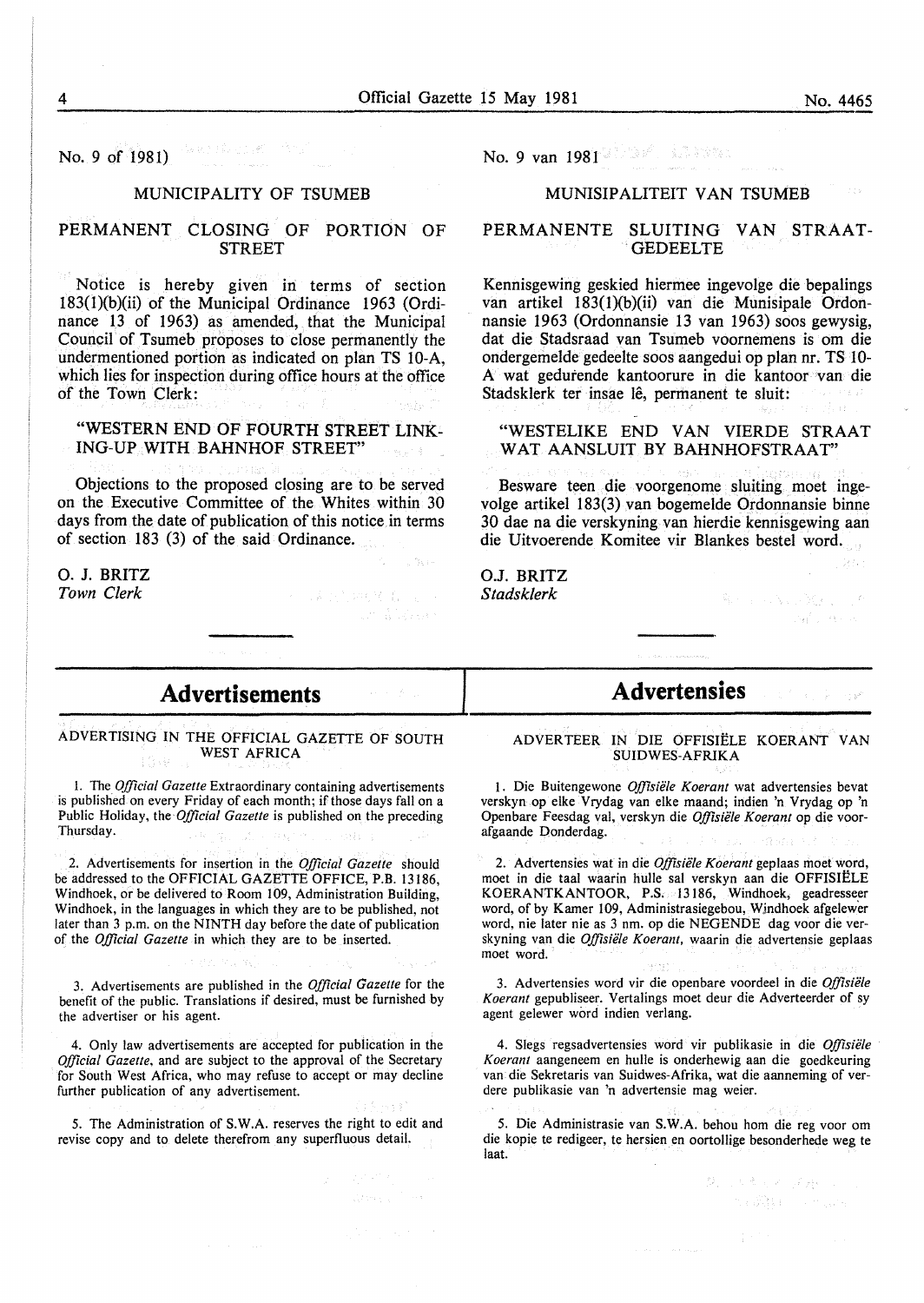6. Advertisements should as far as possible be typewritten. Manuscript of advertisements should be written on one side of the paper only, and all proper names plainly inscribed; in the event of .any name being incorrectly printed as a result of indistinct writing, the advertisement can only be republished on payment of the cost of another insertion.

7. No liability is assumed for any delay in publishing a notice or for publishing it on any date other than that stipulated by the advertiser. Similarly no liability is assumed in respect of any editing, revision, omission, typographical errors or errors resulting from faint or indistinct copy.

8. The advertiser will be held liable for all compensation and costs arising from any action which may be instituted against the Administration of S.W.A. as a result of the publication of a notice with or without any omission. errors, lack of clarity or in any form whatsoever.

eard out of the dec

9. The subscription for the *Official Gazette* is R12,50 per annum, post free in this Territory and the Republic of South Africa, obtainable from Messrs. The Suidwes-Drukkery Limited, P.O. Box 2196, Windhoek. Postage must be prepaid by overseas subscr! bers. Single copies of the *Official Gazette* may be obtained from The Suidwes-Drukkery, Limited, P. 0. Box 2196, Windhoek, at the price of 30c per copy. Copies are kept in stock for only two years.

10. The charge for the insertion of notices is as follows and is payable in the form of cheques, bills, postal or money orders:

I I. The charge for the insertion of notices is as follows and is payable in the form of cheques. bills, postal or money orders:

12. The charge for the insertion of advertisements other than the notices mentioned in paragraph II is at the rate of 45 c per em double column. (Fractions of a em to be reckoned as a em).

13. No advertisements are inserted unless the charge is prepaid. Cheques, drafts, postal orders or money orders must be made payable to the Secretary for South West Africa.

*Type Charge* 

I. Transfer of business ................................................ R3,25

주인 구

is yn (35 m

 $\sim \chi_s^{\rm SM}$  .

医肾性 网络蚊虫

#### NOTICE OF INTENTION TO CONVERT PUBLIC COMPANIES INTO PRIVATE COMPANIES

The Shareholders of the following public Companies intend to convert the companies into private companies on Monday, 8th June, 1981, in terms of sect. 26 of the Companies Act, No. 61 of 1973:-

Route Tyre . Company Limited (formerly Bartreads Limited)-Registration No. 414 SW A

Atlanta Sales Limited - Registration No. 14 SWA

BY ORDER OF THE BOARDS Barlows Trust Co (SWA)  $(Pty)$  Ltd — Secretaries.

6. Advertensies moet sover moontlik getik wees. Die manuskrip van advertensies moet slegs op een kant van die papier geskryf word en aile eiename moet duidelik wees. In geval 'n naam weens onduidelike handskrif foutief gedruk word, kan die advertensie slegs dan herdruk word as die koste van 'n nuwe plasing betaal word.

7. Geen aanspreeklikheid word aanvaar vir enige vertraging in die publisering van 'n kennisgewing of vir die publisering daarvan op 'n ander datum as die deur die insender bepaal. Insgelyks word geen aanspreeklikheid aanvaar ten opsigte van enige redigering, hersiening, weglatings, tipografiese foute en foute wat weens dowwe of onduidelike kopie mag ontstaan nie.

8. Die insender word aanspreeklik gehou vir enige skadevergoeding en koste wat voortvloei uit enige aksie wat weens die publisering, hetsy met of sonder enige weglating, foute, onduidelikhede of in watter vorm ook al, van 'n kennisgewing teen die Administrasie van S.W.A. ingestel word.

9. Die jaarlikse intekengeld op die *Offisiiile Koerant* is Rl2,50 posvry in hierdie Gebied en die Republiek van Suid-Afrika, 'verkrygbaar by die here Die Suidwes-Drukkery Beperk, Posbus 2196, Windhoek. Oorsese intekenaars moet posgeld vooruit betaal. Enkel eksemplare van die *Offisiele Koerant* is verkrygbaar van die here Die Suidwes-Drukkery Beperk, Posbus 2196, Windhoek, teen 30c per eksemplaar. Eksemplare word vir slegs twee jaar in voorraad gehou.

10. Die koste vir die plasing van kennisgewings is soos volg en is betaalbaar by wyse van tjeks, wissels, pos- of geldorders:

I 1. Die koste vir die plasing van kennisgewings is soos volg en is betaalbaar by wyse van tjeks, wissels pos- of geldorders:

12. Die koste vir die plasing van advertensies, behalwe die kennisgewings wat in paragraaf 11 genoem word, is teen die tarief van 45 c per em dubbelkolom. (Gedeeltes van 'n em moet as volle em bereken word).

13. Geen advertensie word geplaas nie tensy die koste vooruit betaal is. Tjeks, wissels, pos- en geldorders moet aan die Sekretaris van Suidwes-Afrika betaalbaar gemaak word.

*Tipe* Tarief **Tarifaction** 

l. Oordrag van besigheid ............................................. R3,25

## KENNISGEWING VAN OORDRAG VAN BESIGHEID

Geliewe kennis te neem dat veertien (14) dae na publikasie hiervan aansoek gedoen sal word by die Handelslisensiehof in die distrik van Grootfontein, gehou te Grootfontein vir die oordrag van Motorgarage lisenise tans gehou deur WILHELM GUNTHER VON FLOTOW wat handel dryf as "CENTRAL GARAGE" te Erf Nr. 13, Grootfontein aan HERMANUS JOAHNNES WILHELMUS VAN DER MER WE wie op dieselfde persele onder dieselfde naam en styl sal handel dryf vir sy eie rekening.

> GERTENBACH & VAN ZYL Posbus 43 Bernhardstraat 7 GROOTFONTEIN.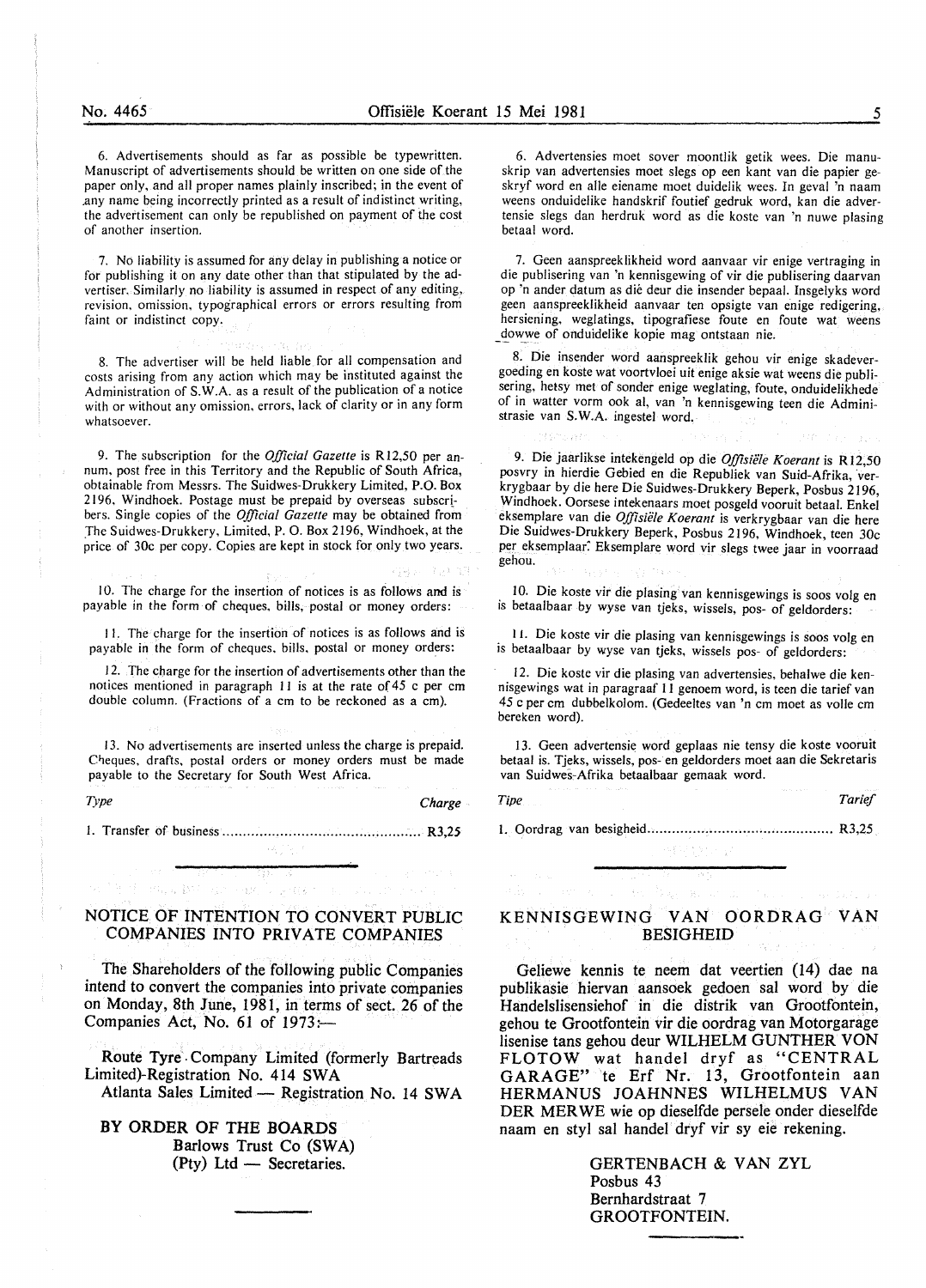$\left\langle \left( \mathbf{y}_{\mathrm{max}} \right) \right\rangle$ 

#### DEPARTMENT OF ECONOMIC AFFAIRS

#### ADVERTISEMENT

#### PROPOSED CONVERSION OF CLAIMS INTO MINING AREAS

In terms of section 46(2) of the Mines, Works and Minerals Ordinance, 1968 (Ordinance 20 of 1968), of South-West Africa, it is hereby notified for general information that Mr Rolf Richard Gossow of Kalkfeld, has applied for the conversion of four claims into mining areas as described in the Schedule hereto.

The proposed rights will entitle the applicant to prospect and mine for all precious and base minerals, ex-<br>cluding natural oil, gypsum, limestone, marble and cluding natural oil, gypsum, limestone, marble and source material.

All persons having objections to the proposed conversions must lodge their objections, in writing, with me within thirty days of the date of publication hereof in the *Official Gazette.* 

The diagrams of the proposed mining areas will be open to inspection at my office during ordinary office hours for the above-mentioned period of thirty days.

# (sgd) H. A. DORMEHL Mining Commissioner: SW A

 $\begin{minipage}[t]{0.9\textwidth}{ \begin{minipage}[t]{0.9\textwidth}{ \begin{minipage}[t]{0.9\textwidth}{ \begin{minipage}[t]{0.9\textwidth}{ \begin{minipage}[t]{0.9\textwidth}{ \begin{minipage}[t]{0.9\textwidth}{ \begin{minipage}[t]{0.9\textwidth}{ \begin{minipage}[t]{0.9\textwidth}{ \begin{minipage}[t]{0.9\textwidth}{ \begin{minipage}[t]{0.9\textwidth}{ \begin{minipage}[t]{0.9\textwidth}{ \begin{minipage}[t]{0.9\textwidth}{ \begin{minipage}[t]{0.9\textwidth}{ \begin{minipage}[t]{0.9$ 

|                                                                                                   | [1] 이 김 씨가 있는 사람들의 유민이는 아이들은 아이들이 아직 사람들은 사람들을 만들었다. 이 사람들은 아이들이 있다.<br>The component of our source of the control of the component of the component of the component of the component                                                                                                                                                                                                                                                                                                                                  | 그 어머니는 이 학생들에게 나가 나왔다. 나는 아이는 사람이 아니라 그 사람들은 그 마음을 벌레 가 있는 것을 만들었다.<br>a series and the company of the series of the series of the series of the series of the series of the series of |                                                                                                                                                                                                                                                                                                                                       |                                    |
|---------------------------------------------------------------------------------------------------|-------------------------------------------------------------------------------------------------------------------------------------------------------------------------------------------------------------------------------------------------------------------------------------------------------------------------------------------------------------------------------------------------------------------------------------------------------------------------------------------------------------------------|----------------------------------------------------------------------------------------------------------------------------------------------------------------------------------------|---------------------------------------------------------------------------------------------------------------------------------------------------------------------------------------------------------------------------------------------------------------------------------------------------------------------------------------|------------------------------------|
| <b>CLAIM HOLDER</b>                                                                               | 237.30<br>NAME OF PROPOSED<br>MINING AREAS<br><u> Desperanto de la p</u> esa de la filma de                                                                                                                                                                                                                                                                                                                                                                                                                             | <b>REGISTERED</b><br>CLAIMS NO'S                                                                                                                                                       | <b>EXTENT</b><br>addition of the Association of the Constantinople of the                                                                                                                                                                                                                                                             | <b>SITUATION</b>                   |
| Rolf Richard<br>التواصل والمنازل<br>$\text{Gossov}_{\text{Cov}}$ and $\text{Gosrow}_{\text{Cov}}$ | Mining Area Uwe 1<br>$\text{No.} \ 122$                                                                                                                                                                                                                                                                                                                                                                                                                                                                                 | $53678/79$ and $533,3088$ and $53678/79$<br>s a series experiences in the <b>hec</b> e the series of the                                                                               |                                                                                                                                                                                                                                                                                                                                       | Farm Kap<br>Cross No.<br>143, Dis- |
|                                                                                                   | しゅうしゃ かいしょう しっかん ないこう 落ち なにもの こうこうしょうほうしょう<br>and the second control of the second second second second control of the second second second second second second<br>a conference and conferent thought out the deviation of the species<br>state of the second state of the state                                                                                                                                                                                                                                       | A form of PACT of BRATISTS of a complete Pact Capture Gallery                                                                                                                          | tares<br>o determine a l'alta a componente del parte del componente del personal del personal del componente del componente del componente del componente del componente del componente del componente del componente del componente de<br>the company of the first state of the control of the seeding of the company of the seeding | trict of<br>Swakopmund             |
| Rolf Richard                                                                                      | . Mining Area Uwe 2<br>Gossow Grand Control of No. 143 Control of No. 143 Control of No. 143 Control of No. 143 Control of No. 143 Control of No. 143 Control of No. 143 Control of No. 143 Control of No. 143 Control of No. 143 Control of No. 143<br>The second contract of the contract of the contract of the contract of the contract of the contract of the contract of the contract of the contract of the contract of the contract of the contract of the contract of the con<br>このことに、 アール・コンクリーン みずしょう 林野 しょ | 53680/81<br>1000 Block 网络绿绿色 医阴道炎<br>未决定 机分析 中国的一个地方 医心脏<br>그 아무리                                                                                                                      | 34,9885 do.<br>thee-care of the companion and speak of<br>$\pm \text{arcs}$ is a set of the second contribution of $\mathbb{R}^n$<br>and a transformation and the same                                                                                                                                                                |                                    |

SCHEDULE

### KENNISGEWING VAN OORDRAG VAN BESIGHEID

Geliewe kennis te neem dat veertien (14) dae na publikasie hiervan aansoek gedoen sal word by die Handelslisensiehof in die distrik van Grootfontein, gehou te Grootfontein vir die oordrag van Slagter (kleinhandel) lisensie tans gehou deur FELIX ALEXIS BAMBERGER wat handel dryf as "GROOT-FONTEIN SLAGHUIS" te Erf Nr. 37, Grootfontein aan CORNELIS JACOBUS JOUBERT wie op dieselfde persele onder dieselfde naam en styl sal handel dryf vir sy eie rekening.

> GERTENBACH & VAN ZYL Bernhardstraat 7 Posbus 43 GROOTFONTEIN.

> > $\mathcal{N} = \left\{ \left[ \mathcal{N} \right] \in \mathcal{N} \right\} \left( \mathcal{N} = \left\{ \mathcal{N} \right\} \right) \neq 0$

### NOTICE OF INTENDED TRANSFER OF BUSINESS

Notice is hereby given that application will be made at the sitting of the Licensing Court on 3rd June 1981 at Windhoek for the transfer of the General Dealer Jewellery Licence held by E. P. Zeinzinger who traded for his own account under the name and style of Continental Jewellers to Catherine Ella Veron who will trade under the name Pave Exclusive Jewellers for her own account and on the same premises situated at erf 209 Windhoek — Metje & Benzen building.

DATED AT WINDHOEK ON THIS THE 4TH DAY OF MAY 1981. The state of the state of the state

> (Sgd) Catherine Ella Veron M & Z Arcade WINDHOEK

 $\mathbb{S}^n \times \mathbb{R}^n$  , and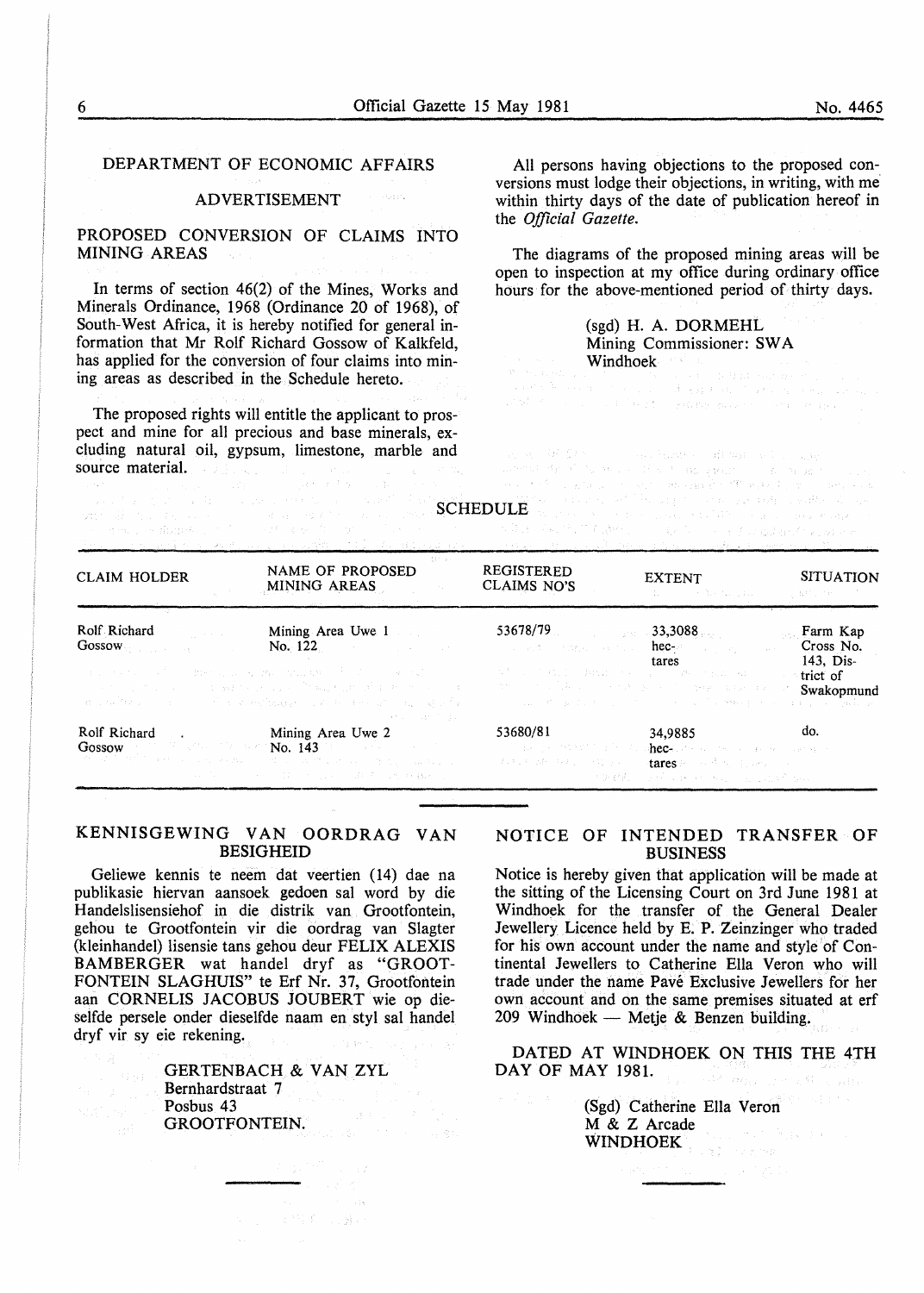#### NOTICE OF INTENDED TRANSFER OF BUSINESS

Take notice that JOHANN WALTER STRAUBE of P.O. Box 3320, Windhoek, South West Africa, in his capacity as Partner in a butchery known as ATLANTA MEAT MARKET, trading as such in Windhoek, hereby gives notice in compliance with the provisions of Section 34(i) of the Insolvency Act 24 of 1936, as amended, of his intention to sell his share of the said business to GUNTHER JOSEF STRAUBE of P.O. Box 3320, Windhoek, South West Africa, within a period of thirty to sixty days after date of this Notice.

SIGNED AT WINDHOEK, THIS 1ST DAY OF MAY 1981.

> ENGLING, STRITTER. & PARTNERS Attorneys for Purchaser 701 Craigmyle Building Kaiser Street P.O. Box 43 WINDHOEK

#### KENNISGEWING VAN OORDRAG VAN BESIGHEID

Geliewe kennis te neem dat na 14 (veertien) dae vanaf publikasie hiervan, aansoek gedoen sal word by die Handelslisensie Hof vir die distrik van WINDHOEK gehou te WINDHOEK vir die oordrag van die Algemene Handelaarslisensie (Haarkapper/toiletware) gehou deur VALERIE ANN DE JONGH wie handel dryf as SALON CHEZ-VAL op Erf. 2158, Mutual Arkade, Kaiserstraat, WINDHOEK aan ESTELLE VAN RIE-BEEK WESSELS wie voortaan op dieselfde perseel vir haar eie rekening onder dieselfde naam en styl handel sal dryf.

GETEKEN TE WINDHOEK OP 27 APRIL 1981.

ANDRE LOUW & KIE Prokureurs vir Applikante 3de Vloer, Sanlamgebou, Biilowstraat, Posbus 21707 WINDHOEK.

 $\begin{split} \mathcal{L}_{\text{c}} & = \mathcal{L} \mathcal{R} \mathcal{R} \mathcal{R} \mathcal{R} \mathcal{R} \mathcal{R} \mathcal{R} \mathcal{R} \mathcal{R} \mathcal{R} \mathcal{R} \mathcal{R} \mathcal{R} \mathcal{R} \mathcal{R} \mathcal{R} \mathcal{R} \mathcal{R} \mathcal{R} \mathcal{R} \mathcal{R} \mathcal{R} \mathcal{R} \mathcal{R} \mathcal{R} \mathcal{R} \mathcal{R} \mathcal{R} \mathcal{R} \mathcal{R} \mathcal{R} \mathcal{R} \mathcal{$ 

#### KENNISGEWING VAN OORDRAG VAN BESIGHEID

Geliewe kennis te neem dat 14 (veertien) dae na publikasie hiervan aansoek gedoen sal word by die Handelslisensiehof, Otjiwarongo, vir die oordrag van die Algemene Handelaar- en Patente Medisynelisensies tans gehou deur MANUEL OLIVEIRA AGOSTINHO wat handel dryf as OTJIW ARONGO GOEDKOOP WINKEL te Erf Nr. 45 Otjiwarongo aan JACOBUS JOHANNES VAN ZYL, wie op dieselfde perseel onder dieselfde naam en styl sal handel dryf vir sy eie rekening. wear of the Charakter.

A. DAVIDS & KIE Posbus 11 Poster Condances V oortrekkerstraat 43 OTJIW ARONGO.

a norsk eller dag og 2

第6200万

KENNISGEWING VAN OORDRAG VAN de Machgoover (b. BESIGHEID)

in Alexandra de Carteste e comunicado e de Carteste e Carteste e Carteste e Carteste e Carteste e Carteste e C

Kennis geskied hiermee dat daar by die eersvolgende Sitting van die Handelslisensiehof te Swakopmund aansoek gedoen sal word vir die oordrag van die Algemene Handelaarslisensie tans gehou deur CORNELIA HEN-DRINA KOTZE wie handel dryf onder die naam en styl van TIZIANA DAMENMODEN te Roonstraat, Erf Nr. 208, Swakopmund, in die distrik van Swakopmund, aan LEON PEARSON wie handel sal dryf onder dieselfde naam op dieselfde perseel.

GETEKEN TE SWAKOPMUND HIERDIE 14DE DAG VAN APRIL 1981.

> (get) R .A. SCHAAF SCHAAF & LIEBENBERG Prokureurs vir Applikant Kaiser Wilhelmstraat Posbus 25 SWAKOPMUND.